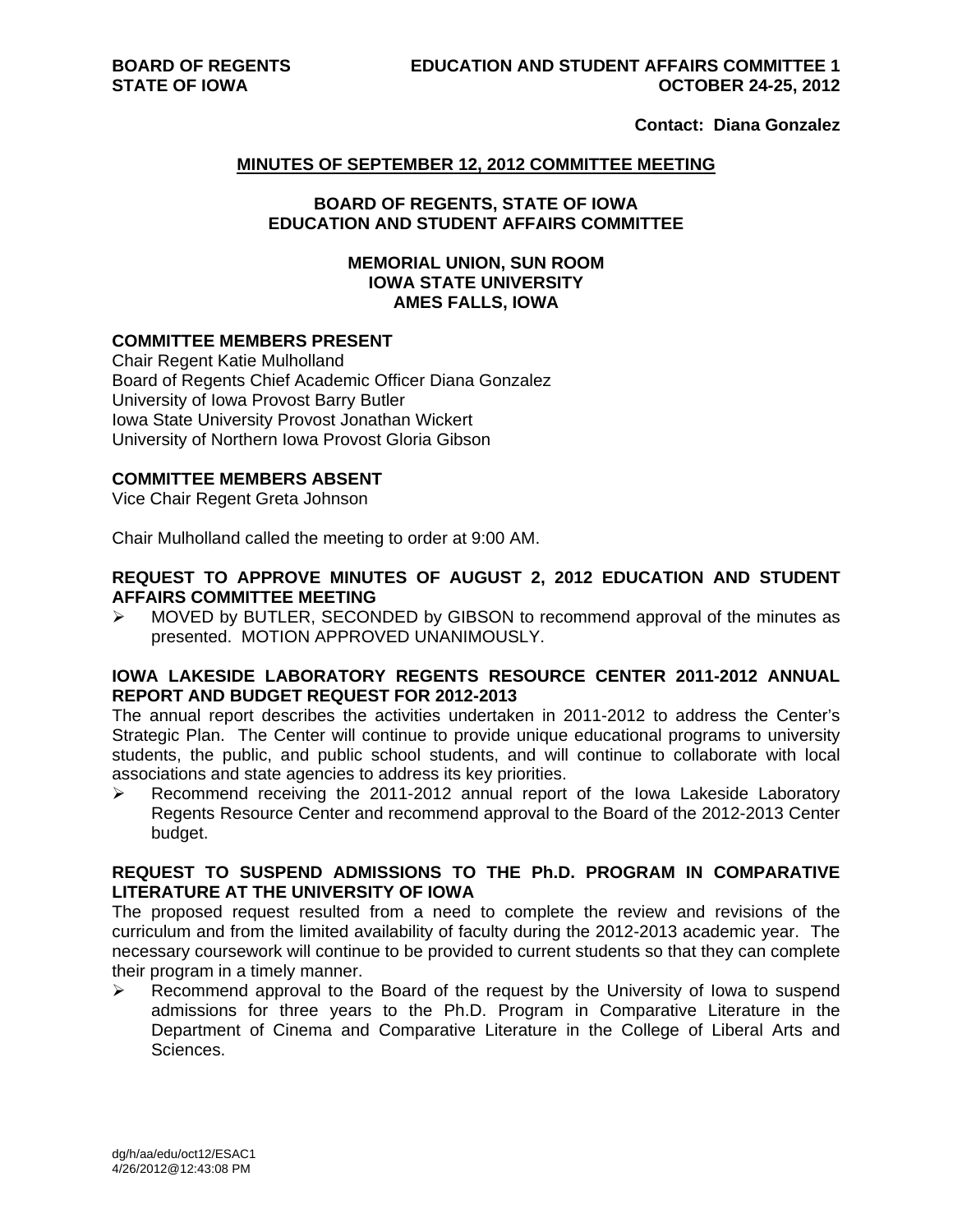## **REQUEST TO TERMINATE THE MASTER OF ARTS PROGRAM IN HEALTH AND SPORT STUDIES AT THE UNIVERSITY OF IOWA**

The proposed request resulted from a major reorganization of health and sport studies at the graduate level in 2010, including the termination of the Department of Health and Sport Studies. The proposed termination will not become effective until current students complete their program or transfer to another program.

 Recommend approval to the Board of the request by the University of Iowa to terminate the Master of Arts Program in Health and Sport Studies.

## **REQUEST FOR A NAME CHANGE AT THE UNIVERSITY OF IOWA: MASTER OF SCIENCE PROGRAM IN EXERCISE SCIENCE TO MASTER OF SCIENCE PROGRAM IN HEALTH AND HUMAN PHYSIOLOGY**

The proposed renaming will align the program with the department name, avoid overlap with existing graduate programs, and best reflect the educational mission of the department in the areas of health promotion and human physiology. The proposed name change will not adversely affect currently enrolled students.

 Recommend approval to the Board of the request by the University of Iowa for a name change: Master of Science Program in Exercise Science to Master of Science Program in Health and Human Physiology.

## **REQUEST FOR A NAME CHANGE AT THE UNIVERSITY OF IOWA: Ph.D. PROGRAM IN INTEGRATIVE PHYSIOLOGY TO Ph.D. PROGRAM IN HEALTH AND HUMAN PHYSIOLOGY**

The proposed renaming request will better reflect the overall expertise of the current faculty in the areas of health promotion and human physiology and better integrate the overall design of the department's educational programs across all levels. The proposed name change will not adversely affect currently enrolled students.

 Recommend approval to the Board of the request by the University of Iowa for a name change: Ph.D. Program in Integrative Physiology to Ph.D. Program in Health and Human Physiology.

# **UPDATE REPORT OF THE FEASIBILITY STUDY AND PLANNING COMMITTEE**

The Committee has held two public hearing and has received numerous comments from stakeholders. The Committee outlined eight guiding questions which will be used to deliberate future service delivery and efficient and effective services.

 $\triangleright$  Recommend receiving the update report of the Feasibility Study and Planning Committee.

# **UPDATE ON RESTRUCTURING TEACHER EDUCATION FIELD EXPERIENCES AT THE UNIVERSITY OF NORTHERN IOWA**

The restructured Level 1 and Level 2 field experiences have been embedded in area preK-12 schools, primarily in the Cedar Falls and Waterloo Community School Districts.

 Recommend receiving the update on restructuring teaching education field experiences at the University of Northern Iowa.

# **UPDATE ON THE BIENNIAL FACULTY ACTIVITIES REPORT COLLABORATIVE PROJECT**

The update described the revised data collection process for the biennial faculty activities report which is an important tool for accountability and communication among the Board of Regents, the public universities, and the public.

 $\triangleright$  Recommend receiving the update on the biennial faculty activities report collaborative project.